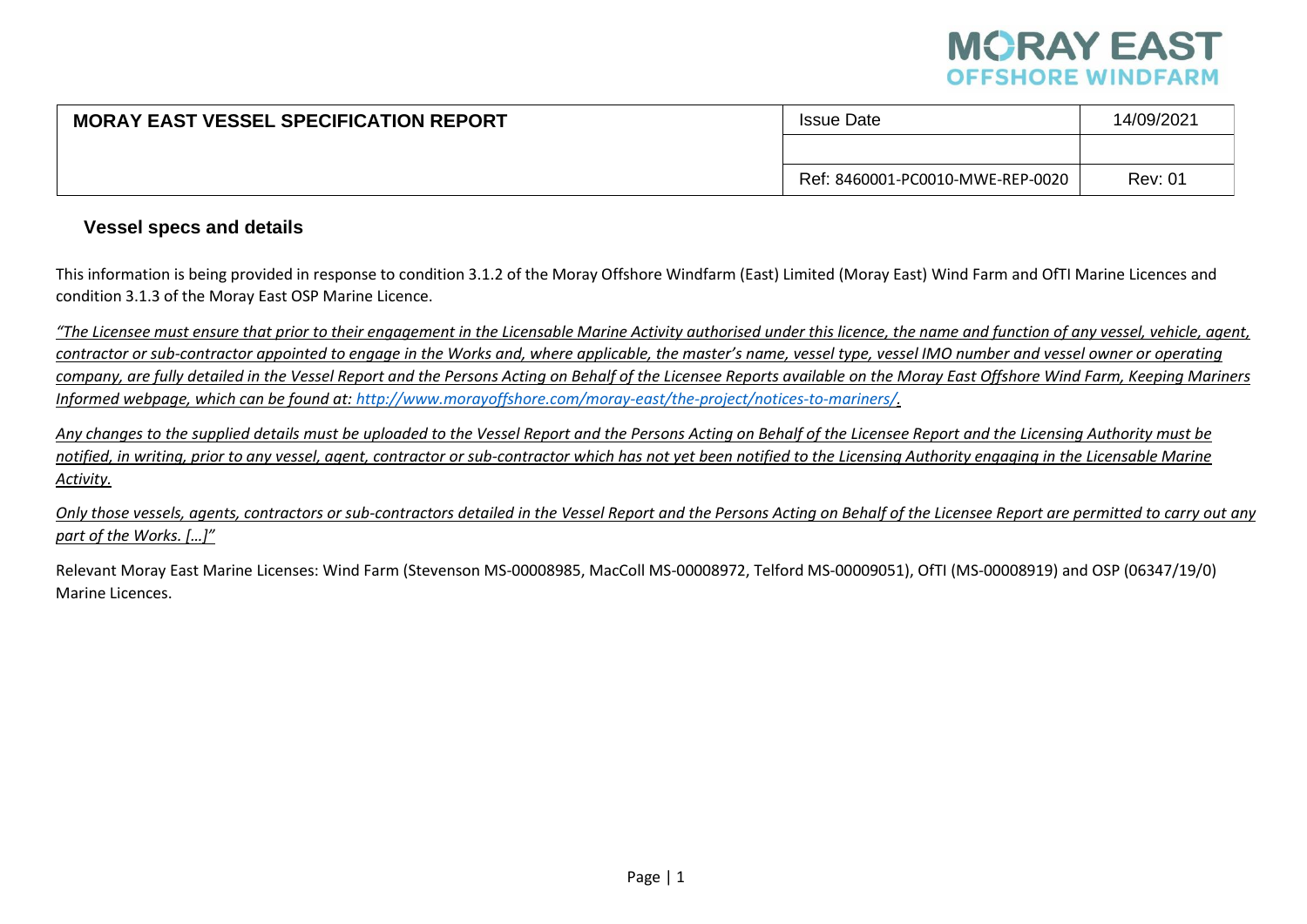

## **MORAY EAST VESSEL SPECIFICATION REPORT ISSUE Date** 14/09/2021 Ref: 8460001-PC0010-MWE-REP-0020 Rev: 01

| <b>Vessel Name</b>  | <b>Vessel Type</b><br>/ Function | <b>Operator</b>                                                  | <b>Contact Details (Where</b><br>applicable)                                                                                                                                                                                        | <b>Vessel ID</b>                                            | <b>Vessel key</b><br>characteristi<br><b>CS</b>           | Date on site                 | <b>Relevant</b><br><b>Marine</b><br>Licence                   |
|---------------------|----------------------------------|------------------------------------------------------------------|-------------------------------------------------------------------------------------------------------------------------------------------------------------------------------------------------------------------------------------|-------------------------------------------------------------|-----------------------------------------------------------|------------------------------|---------------------------------------------------------------|
| <b>GV Replenish</b> | Construction<br>guard vessel     | Kinnair<br>d<br>Marine<br>Service<br>S.<br>Replenish<br>(FR) LLP | Email:<br>gvreplenish@gmail.com<br>Phone Number:<br>Other<br>(VSAT, etc.):<br>Master:<br>Onshore contact:<br>Kirkton House, South<br>Road Fraserburgh AB43<br>8TJ<br>+44 1346 518 035<br>George West<br>george@kinnairdmarine.co.uk | Call<br>Sign:<br>MASY7<br>IMO:<br><b>MMSI:</b><br>235055180 | LOA: 24.36 m<br><b>Beam:</b> 7.17 m<br>Draught 3.48 m     | From<br>17/05/2019<br>To TBC | Wind<br>Farm,<br>OfTI and<br><b>OSP</b><br>Marine<br>Licences |
| KMS Ability N294    | Construction<br>guard vessel     | Kinnair<br>d<br>Marine<br>Service<br>S                           | Email: kmsability@gmail.com<br>Phone Number:<br>Other<br>(VSAT, etc.):<br>Master:<br>Onshore contact:<br>Kirkton House, South<br>Road Fraserburgh AB43<br>8TJ<br>+44 1346 518 035<br>George West<br>george@kinnairdmarine.co.uk     | Call<br>Sign:<br>MDFW3<br>IMO:<br><b>MMSI:</b><br>235014666 | LOA: 23.14 m<br><b>Beam:</b> 6.63 m<br>Draught: 3.20<br>m | From<br>05/06/2019<br>To TBC | Wind<br>Farm,<br>OfTI and<br><b>OSP</b><br>Marine<br>Licences |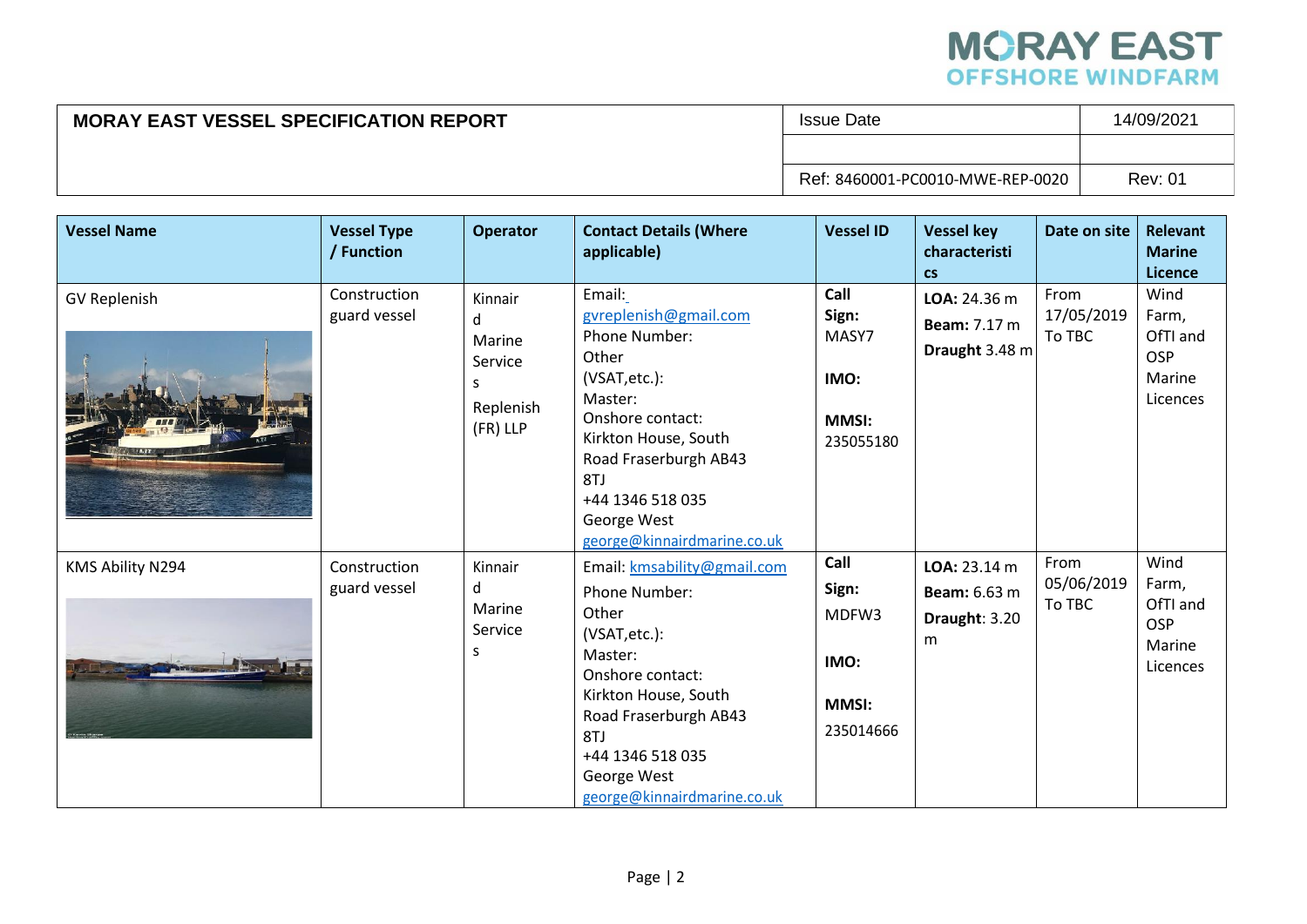

| <b>MORAY EAST VESSEL SPECIFICATION REPORT</b> | <b>Issue Date</b>                | 14/09/2021     |  |
|-----------------------------------------------|----------------------------------|----------------|--|
|                                               |                                  |                |  |
|                                               | Ref: 8460001-PC0010-MWE-REP-0020 | <b>Rev: 01</b> |  |

| <b>Vessel Name</b>          | <b>Vessel Type</b><br>/ Function | <b>Operator</b>                        | <b>Contact Details (Where</b><br>applicable)                                                                                                                                                                                                        | <b>Vessel ID</b>                                                        | <b>Vessel key</b><br>characteristi<br>$\mathsf{CS}\phantom{0}$ | Date on site                 | <b>Relevant</b><br><b>Marine</b><br><b>Licence</b>            |
|-----------------------------|----------------------------------|----------------------------------------|-----------------------------------------------------------------------------------------------------------------------------------------------------------------------------------------------------------------------------------------------------|-------------------------------------------------------------------------|----------------------------------------------------------------|------------------------------|---------------------------------------------------------------|
| <b>GV Bountiful</b>         | Construction<br>guard vessel     | Kinnair<br>d<br>Marine<br>Service<br>S | Email:<br>GVBountiful@gmail.co.uk<br>Phone Number: +44 1346 410<br>240 Other (VSAT, etc.):<br>Master:<br>Onshore contact:<br>Kirkton House, South<br>Road Fraserburgh AB43<br>8TJ<br>+44 1346 518 035<br>George West<br>george@kinnairdmarine.co.uk | Call<br>Sign:<br>MJLF4<br>IMO:<br>8699871<br><b>MMSI:</b><br>23200 4846 | $LOA$ 22 $m$<br>Beam 7 m<br>Draught 3.6 m                      | From<br>29/04/2020<br>to TBC | Wind<br>Farm,<br>OfTI and<br><b>OSP</b><br>Marine<br>Licences |
| KMS Kinnaird (ex Natalie C) | Construction<br>guard vessel     | Kinnair<br>d<br>Marine<br>Service<br>S | Email:<br>Phone Number:<br>Other<br>(VSAT, etc.):<br>Master:<br>Onshore contact:<br>Kirkton House, South<br>Road Fraserburgh AB43<br>8TJ<br>+44 1346 518 035<br>GeorgeWest<br>george@kinnairdmarine.co.uk                                           | Call<br>Sign:<br><b>GHNE</b><br>IMO:<br>8673126                         | LOA: 26.36 m<br><b>Beam: 6.4m</b><br>Draught: 3.24<br>m        | From<br>16/07/2020<br>to TBC | Wind<br>Farm,<br>OfTI and<br><b>OSP</b><br>Marine<br>Licences |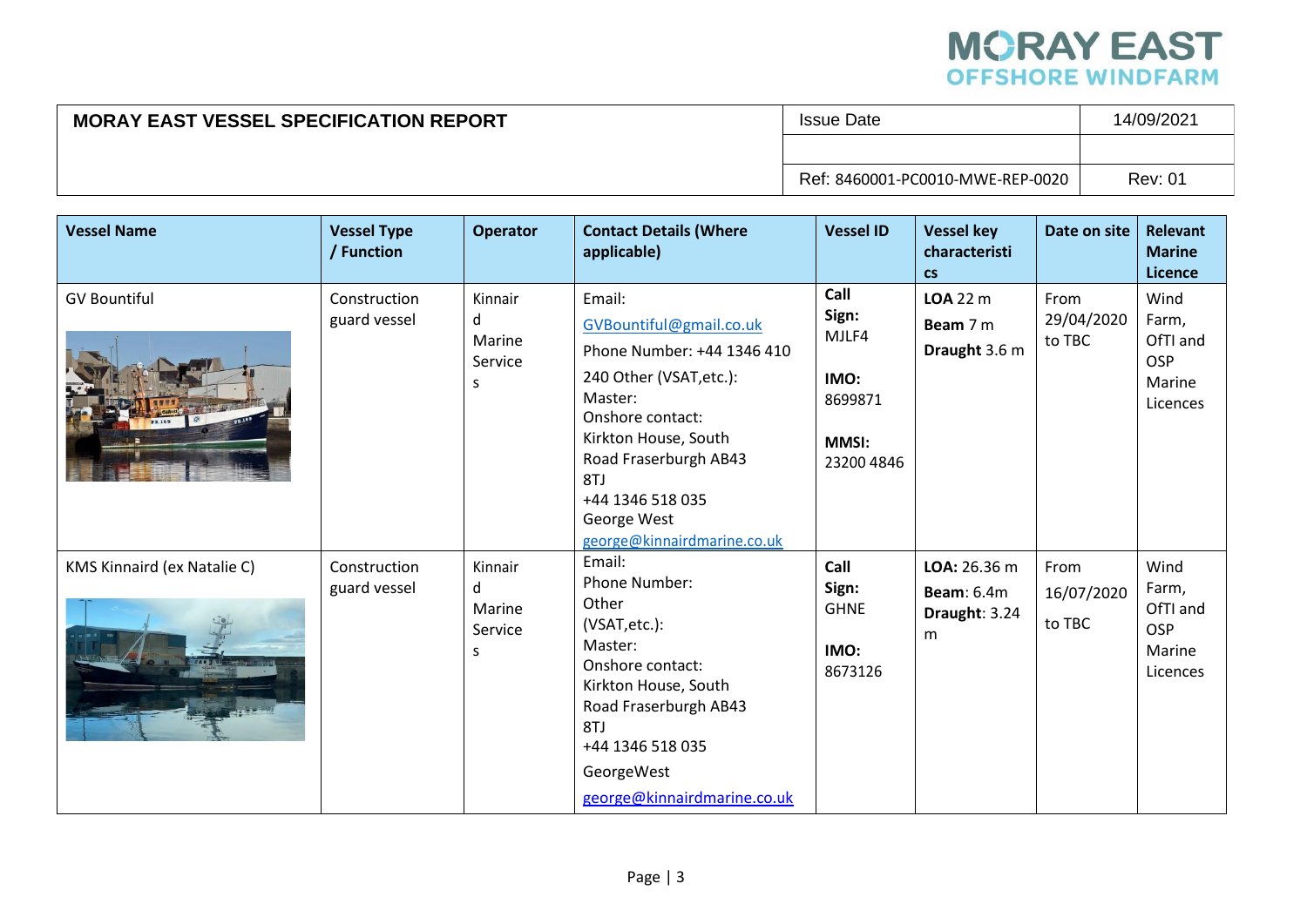

| <b>MORAY EAST VESSEL SPECIFICATION REPORT</b> | <b>Issue Date</b>                | 14/09/2021     |  |
|-----------------------------------------------|----------------------------------|----------------|--|
|                                               |                                  |                |  |
|                                               | Ref: 8460001-PC0010-MWE-REP-0020 | <b>Rev: 01</b> |  |

| <b>Vessel Name</b>                                    | <b>Vessel Type</b><br>Function                                  | <b>Operator</b>           | <b>Contact Details (Where</b><br>applicable)                                    | <b>Vessel ID</b>                                               | <b>Vessel key</b><br>characteristi<br><b>CS</b>        | Date on site            | Relevant<br><b>Marine</b><br><b>Licence</b> |
|-------------------------------------------------------|-----------------------------------------------------------------|---------------------------|---------------------------------------------------------------------------------|----------------------------------------------------------------|--------------------------------------------------------|-------------------------|---------------------------------------------|
| Windcat19<br><b>WASHI</b><br>$\frac{1}{\sqrt{1-\mu}}$ | Workboat, UK<br>MCA Cat 2<br>High speed crew<br>transfer vessel | Windcat<br>Workboa<br>tBV | Email:<br>Windcat19@windcatworkboats.<br>com<br>Phone Number: +44<br>7818524141 | Call<br>Sign:<br>2ATD3<br>IMO:<br><b>MMSI</b><br>23506<br>2747 | <b>LOA: 22 m</b><br><b>Beam: 6.5m</b><br>Draught: 1.9m | From Oct<br>2020 to TBC | Wind<br>Farm<br>Marine<br>Licence           |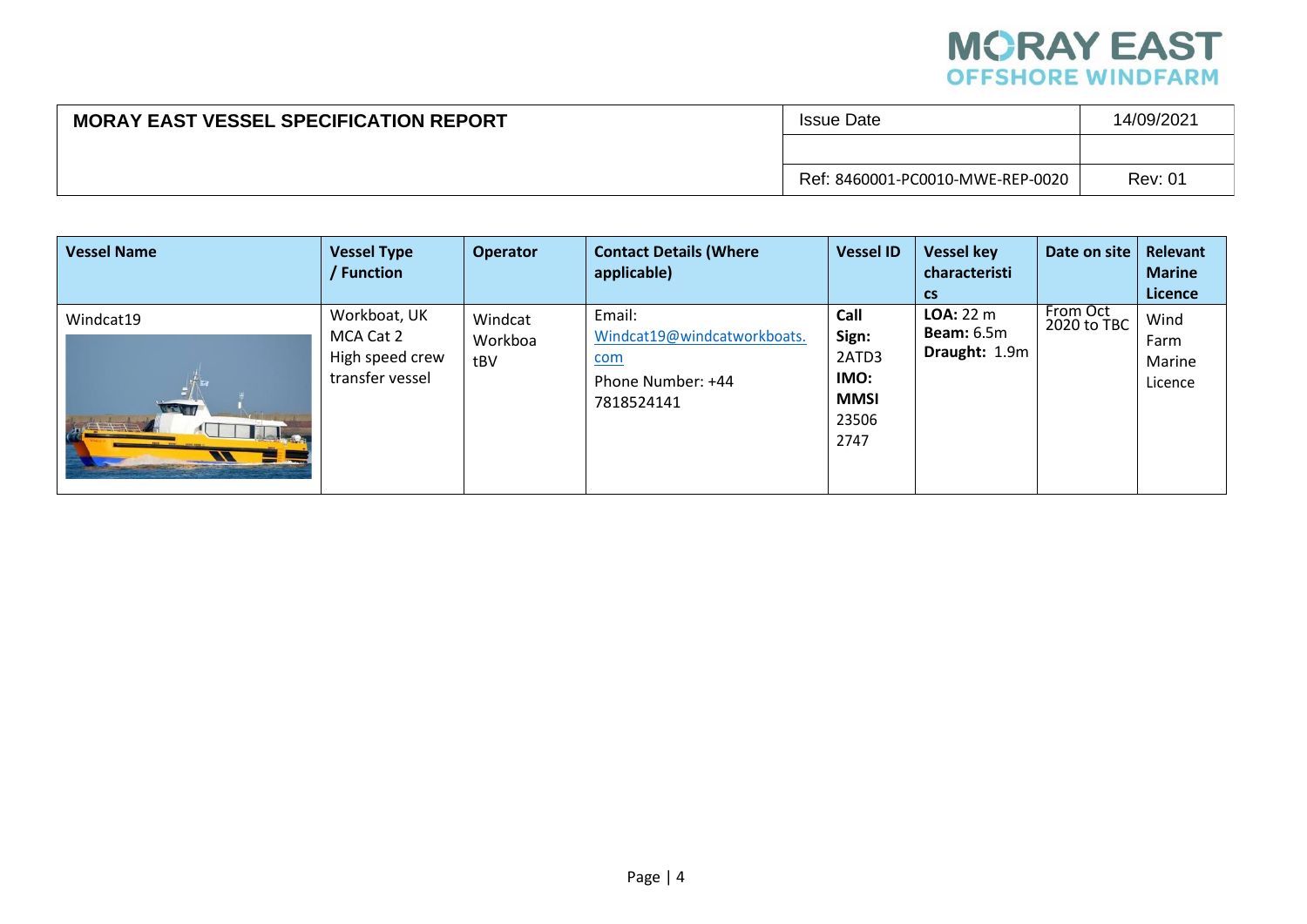## **MORAY EAST**<br>OFFSHORE WINDFARM

| <b>MORAY EAST VESSEL SPECIFICATION REPORT</b> |                                                                 |                        |                                                                                                                                                                                                                        |  | <b>Issue Date</b>                                                              |                                                 |            |               | 14/09/2021                                  |  |
|-----------------------------------------------|-----------------------------------------------------------------|------------------------|------------------------------------------------------------------------------------------------------------------------------------------------------------------------------------------------------------------------|--|--------------------------------------------------------------------------------|-------------------------------------------------|------------|---------------|---------------------------------------------|--|
|                                               |                                                                 |                        |                                                                                                                                                                                                                        |  |                                                                                |                                                 |            |               |                                             |  |
|                                               |                                                                 |                        |                                                                                                                                                                                                                        |  |                                                                                | Ref: 8460001-PC0010-MWE-REP-0020                |            |               | <b>Rev: 01</b>                              |  |
| <b>Vessel Name</b>                            | <b>Vessel Type</b><br>/ Function                                | <b>Operator</b>        | <b>Contact Details (Where</b><br>applicable)                                                                                                                                                                           |  | <b>Vessel ID</b>                                                               | <b>Vessel key</b><br>characteristi<br><b>CS</b> |            | Date on site  | Relevant<br><b>Marine</b><br><b>Licence</b> |  |
| Njord Forseti                                 | Workboat, UK<br>MCA Cat 2<br>High speed crew<br>transfer vessel | Njord<br>Offshore      | njordforseti@njordoffshore.com<br>+44 (0) 7398953715<br><b>Operation Manager</b><br><b>Bob Cooper</b><br>+44 (0) 7932971859<br>Bcooper@njordoffshore.com<br>Njord Operation department<br>Operations@njordoffshore.com |  | Call<br>Sign:<br>2JKA7<br>IMO:<br>978666<br>9<br><b>MMSI:</b><br>235116<br>578 | LOA: 26.3 m<br><b>Beam: 9.2m</b>                | to TBC     | 04.06.2021    | Wind<br>Farm<br>Marine<br>Licence           |  |
| <b>NSL Challenger</b>                         | Workboat, UK<br>MCA Cat 2<br>High speed crew<br>transfer vessel | North Sea<br>Logistics | Email:info@northsealogistic<br>s.co.uk<br>Phone Number: 07817693514                                                                                                                                                    |  | Call<br>Sign:<br>2IXX4<br>IMO:<br>MMSI-<br>2351136<br>77                       | LOA: 19 m<br>Beam: 7m<br>Draught: 1.4m          | <b>TBC</b> | From April to | Wind<br>Farm<br>Marine<br>Licence           |  |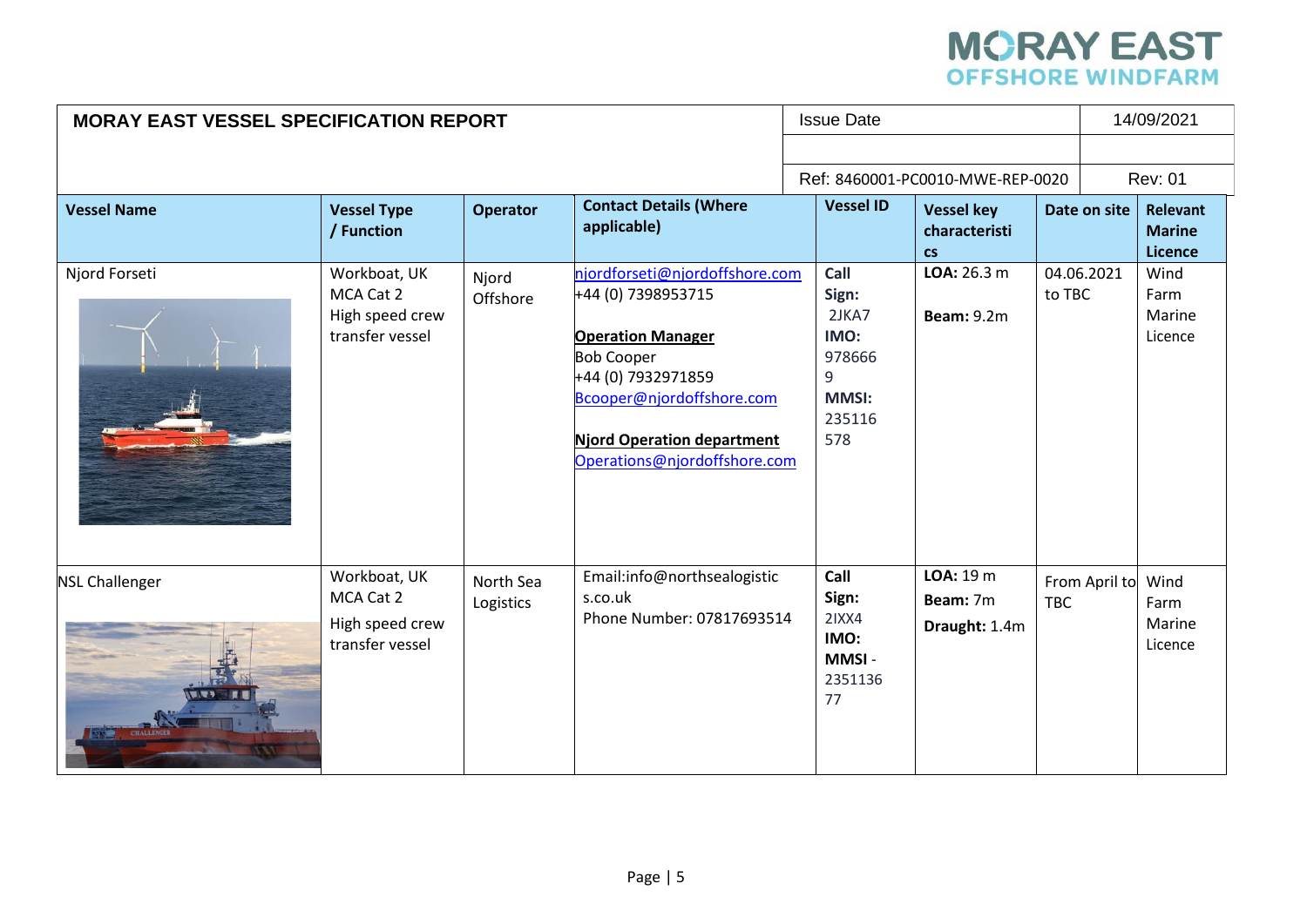

| <b>MORAY EAST VESSEL SPECIFICATION REPORT</b> | <b>Issue Date</b>                | 14/09/2021     |  |
|-----------------------------------------------|----------------------------------|----------------|--|
|                                               |                                  |                |  |
|                                               | Ref: 8460001-PC0010-MWE-REP-0020 | <b>Rev: 01</b> |  |

| <b>Vessel Name</b>    | <b>Vessel Type</b><br>/ Function                 | <b>Operator</b>         | <b>Contact Details (Where</b><br>applicable)                                                                                                                                                                 | <b>Vessel ID</b>                                                                      | <b>Vessel key</b><br>characteristi<br>$\mathsf{cs}$                          | Date on site                 | <b>Relevant</b><br><b>Marine</b><br><b>Licence</b> |
|-----------------------|--------------------------------------------------|-------------------------|--------------------------------------------------------------------------------------------------------------------------------------------------------------------------------------------------------------|---------------------------------------------------------------------------------------|------------------------------------------------------------------------------|------------------------------|----------------------------------------------------|
| <b>Acta Centaurus</b> | DP2 WTG W2W<br>Constructio<br>n Suport<br>vessel | Acta<br>Shipping<br>3BV | Email:<br>captain@actacentaurus.com<br>bridge@actacentaurus.com<br>chiefofficer@actacentaurus.co<br>m Phone Number: +31 613 973<br>363<br>+31 625 203 347<br>Other (VSAT, etc.):<br>+31 853 012 161<br>V-sat | Call<br>Sign:<br><b>PB01</b><br><b>IMO</b><br>9850355<br><b>MMSI</b><br>244341<br>000 | LOA: 93.4 m<br><b>Beam:</b> 18 m<br>Draught: 5.6 m                           | From<br>23/01/2021<br>to TBC | Wind<br>Farm<br>Marine<br>Licence                  |
| Waterfall             | <b>Crew Transfer</b><br>Vessel                   | Moray first<br>Marine   | Email: bill@moraymarine.com<br>Phone Number:<br>07775 802963<br>Other (VSAT, etc.):<br>Master: Bill Ruck                                                                                                     | <b>Call Sign:</b><br>2CBT4<br><b>MMSI:</b><br>235071<br>392                           | <b>LOA</b><br>15M<br><b>Beam</b><br>6M<br><b>Draught</b><br>6.7 <sub>m</sub> | Ad hoc work                  | Wind<br>Farm<br>Marine<br>Licence                  |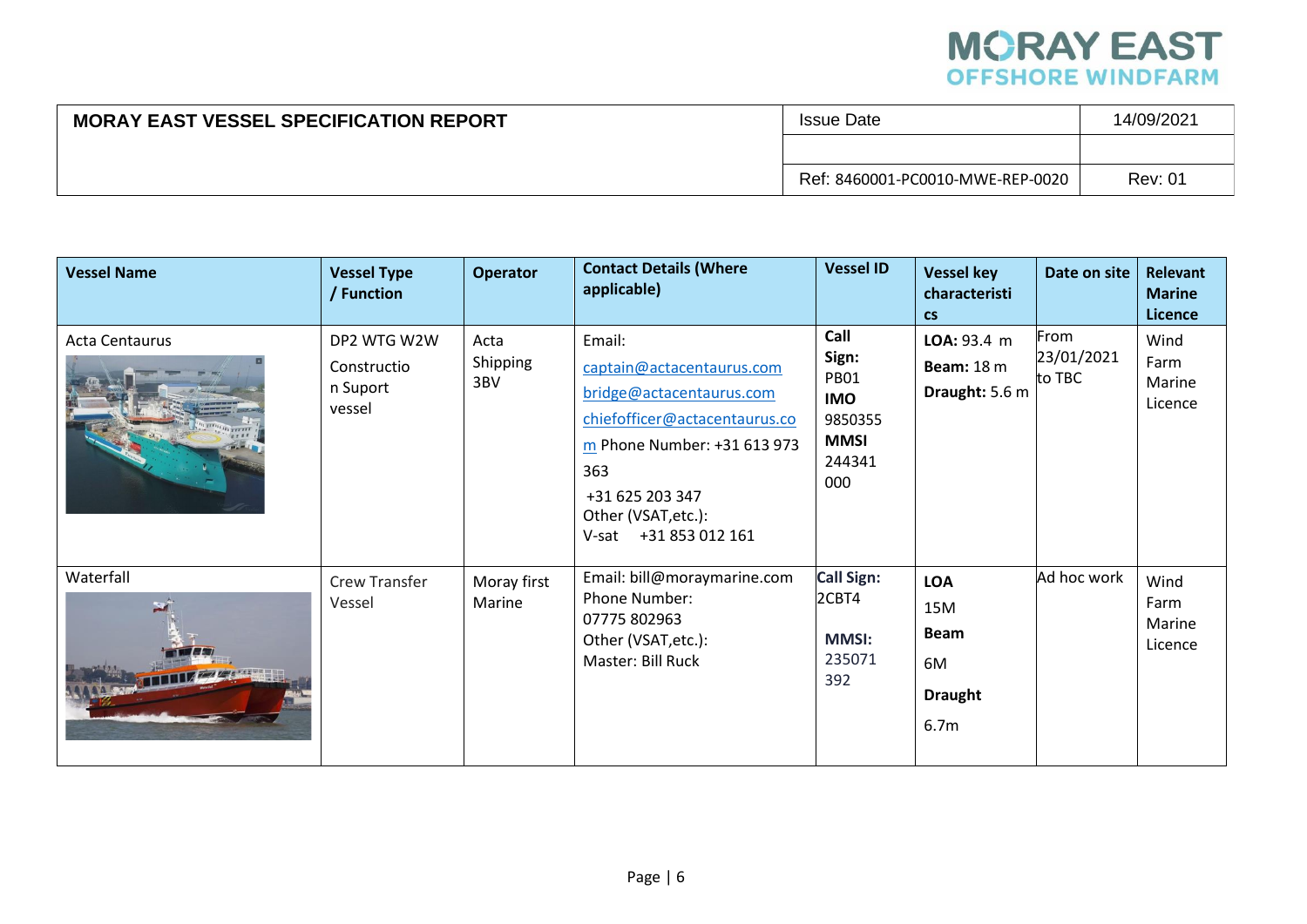

| <b>MORAY EAST VESSEL SPECIFICATION REPORT</b> | <b>Issue Date</b>                | 14/09/2021     |  |
|-----------------------------------------------|----------------------------------|----------------|--|
|                                               |                                  |                |  |
|                                               | Ref: 8460001-PC0010-MWE-REP-0020 | <b>Rev: 01</b> |  |

| <b>Vessel Name</b>                                                                                                             | <b>Vessel Type</b><br>/ Function     | <b>Operator</b>         | <b>Contact Details (Where</b><br>applicable)                                                                                                                                                                             | <b>Vessel ID</b>                                                          | <b>Vessel key</b><br>characteristi                                         | Date on site                     | Relevant<br><b>Marine</b>                               |
|--------------------------------------------------------------------------------------------------------------------------------|--------------------------------------|-------------------------|--------------------------------------------------------------------------------------------------------------------------------------------------------------------------------------------------------------------------|---------------------------------------------------------------------------|----------------------------------------------------------------------------|----------------------------------|---------------------------------------------------------|
| <b>HST Harri</b><br><b>EFFETEER</b><br>Le little d <mark>e</mark><br><b>AWRECISTION</b><br>n Eddy Decorte<br>MarineTraffic.com | <b>Crew Transfer</b><br>Vessel (CTV) | High Speed<br>Transfers | Email:<br>harri@highspeedtransfers.co<br><u>m</u><br>HST Harri: Mob: +44<br>7818663098<br>HST Harri: Vsat: +44 1792272185<br><b>HST Marine</b><br>Canolfan Centre, Millers<br>Drive, Swansea, SA4 4QN,<br>United Kingdom | <b>Call Sign</b><br>MGBN4<br>IMO:<br>9878589<br><b>MMSI:</b><br>232024313 | $\mathsf{CS}$<br>LOA 27m<br>Beam 11m<br><b>Draught</b><br>2.1 <sub>m</sub> | From<br>10/01/2021<br><b>TBC</b> | <b>Licence</b><br><b>Wind Farm</b><br>Marine<br>Licence |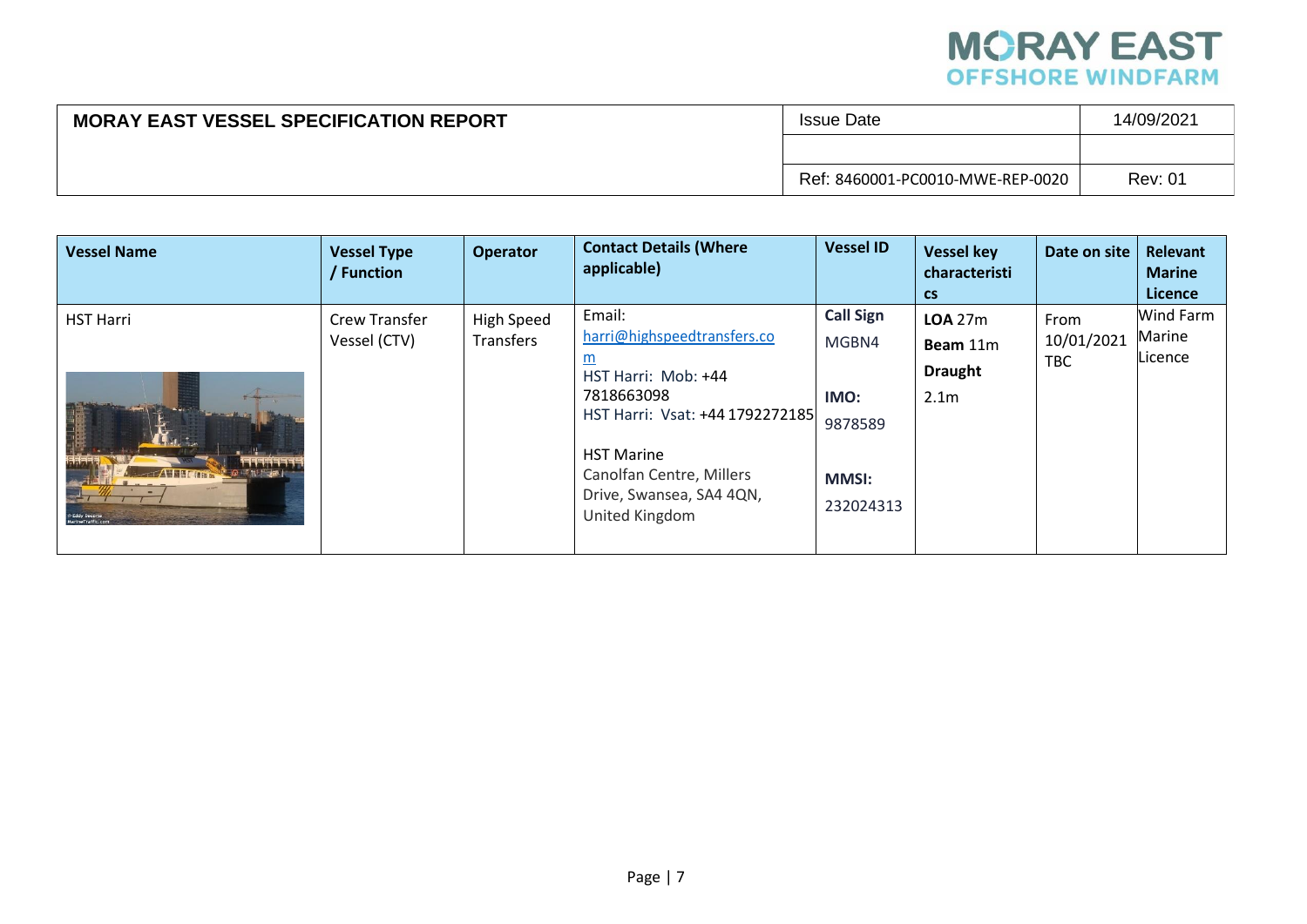

| <b>MORAY EAST VESSEL SPECIFICATION REPORT</b> | <b>Issue Date</b>                | 14/09/2021     |  |
|-----------------------------------------------|----------------------------------|----------------|--|
|                                               |                                  |                |  |
|                                               | Ref: 8460001-PC0010-MWE-REP-0020 | <b>Rev: 01</b> |  |

| <b>Vessel Name</b> | Vessel Type /<br><b>Function</b>                                | <b>Operator</b> | <b>Contact Details (Where</b><br>applicable)                                    | <b>Vessel ID</b>                                                          | <b>Vessel key</b><br>characteristic<br>S         | Date on site       | <b>Relevant</b><br><b>Marine</b><br>Licence |
|--------------------|-----------------------------------------------------------------|-----------------|---------------------------------------------------------------------------------|---------------------------------------------------------------------------|--------------------------------------------------|--------------------|---------------------------------------------|
| Esvagt Alba        | 0&M<br><b>WSOV</b><br><b>WTW</b>                                | Esvagt          | Email:<br>alba@esvagtvessel.com<br>Tel.IP: +45 82136240<br>Mobile: +45 53650831 | <b>Call Sign</b><br>OYEI2<br>IMO:<br>9878979<br><b>MMSI:</b><br>219026495 | <b>LOA: 70m</b><br>Beam: 17m<br>Draught:<br>5.4m | From<br>02/07/2021 | Wind Farm<br>Marine<br>Licence              |
| Esvagt Wind 8      | 0&M<br>Esvagt Alba<br>Daughter craft<br><b>High Speed Craft</b> | Esvagt          | Email:<br>alba@esvagtvessel.com<br>Tel.IP: +45 82136240<br>Mobile: +45 53650831 | <b>Call Sign</b><br>OX3134<br><b>MMSI:</b><br>219027647                   | <b>LOA: 13m</b><br>Beam: 4m<br>Draught: 1m       | From<br>02/07/2021 | Wind Farm<br>Marine<br>Licence              |